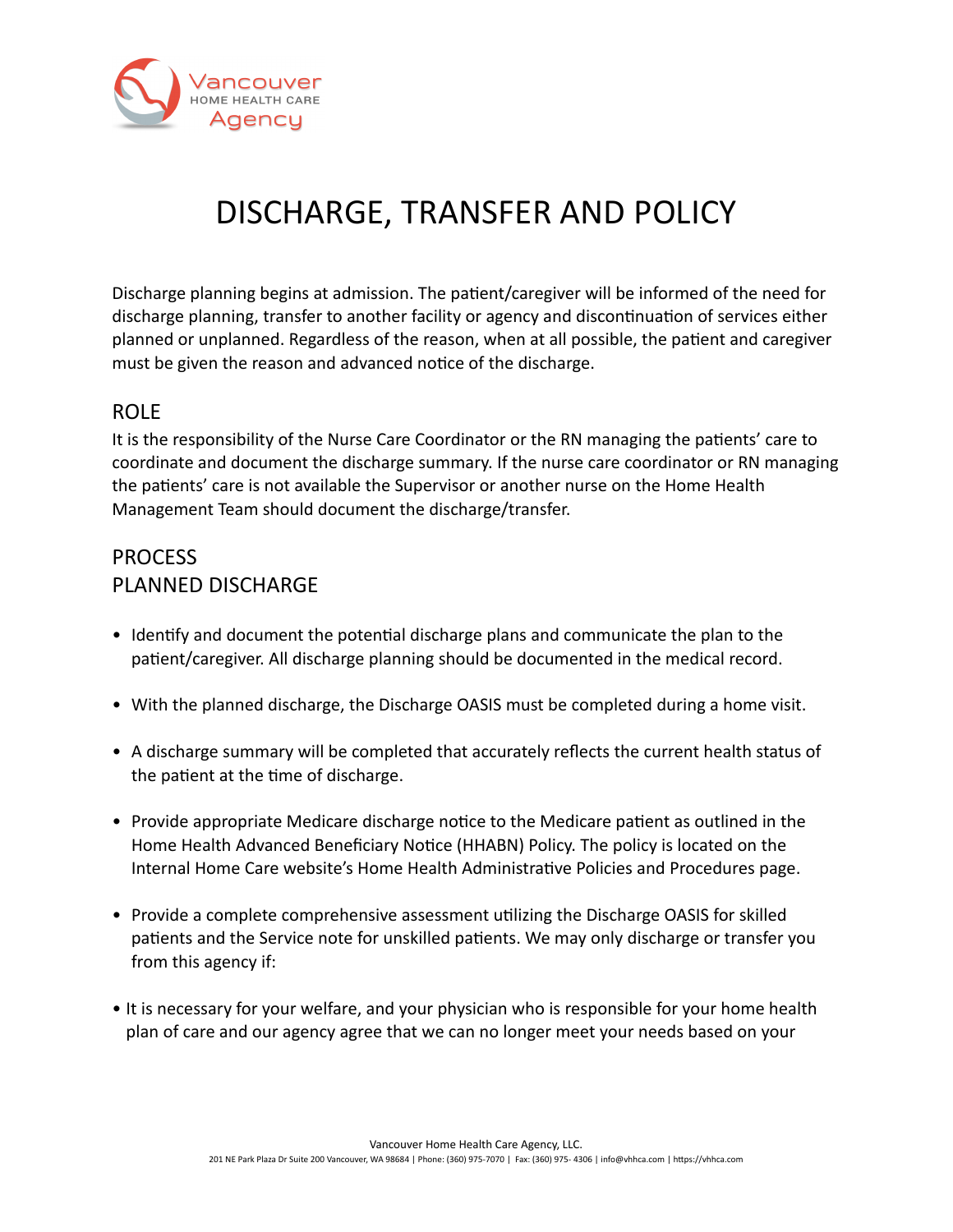

acuity level. We must arrange a safe and appropriate transfer to another care provider when your needs exceed our agency capabilities;

- You or your payer will no longer pay for the home health services;
- Your physician who is responsible for your home health plan of care and our agency agree that the measurable outcomes and goals of your plan of care have been achieved and you no longer need home health services;
- You refuse services or elect to be transferred or discharged;
- Our agency closes;
- Our agency determines, based on our policy, that your behavior or the behavior of other persons in your home is disruptive, abusive, or uncooperative to the extent that delivery of your care of the ability of our agency to effectively operate is seriously impaired. Prior to discharging for cause, our agency must:
- Advise you, your representative, if any, your physician(s) issuing orders for your home health plan of care, your primary care practitioner or any other health care professional who will be responsible for providing care and services to you after discharge from our agency that a discharge for cause is being considered;
- Make efforts to resolve the problem(s) presented by your behavior or the behavior of other persons in your home or situation;
- Provide you and your representative, if any, with contact information for other agencies or providers who may be able to provide your care; and
- Document in your medical record the problem(s) and efforts made to resolve the problem(s). Discharge planning will be begin when you are admitted to the agency based on the findings of the comprehensive assessment performed at admission. You and/or your representative will receive education and training to facilitate a timely discharge.

Any revisions related to plans for your discharge will be communicated to you, your representative, your caregiver, all physicians issuing orders for our agency plan of care, your primary care practitioner and any other health care professionals who will be providing care and services to you after discharge from our agency.